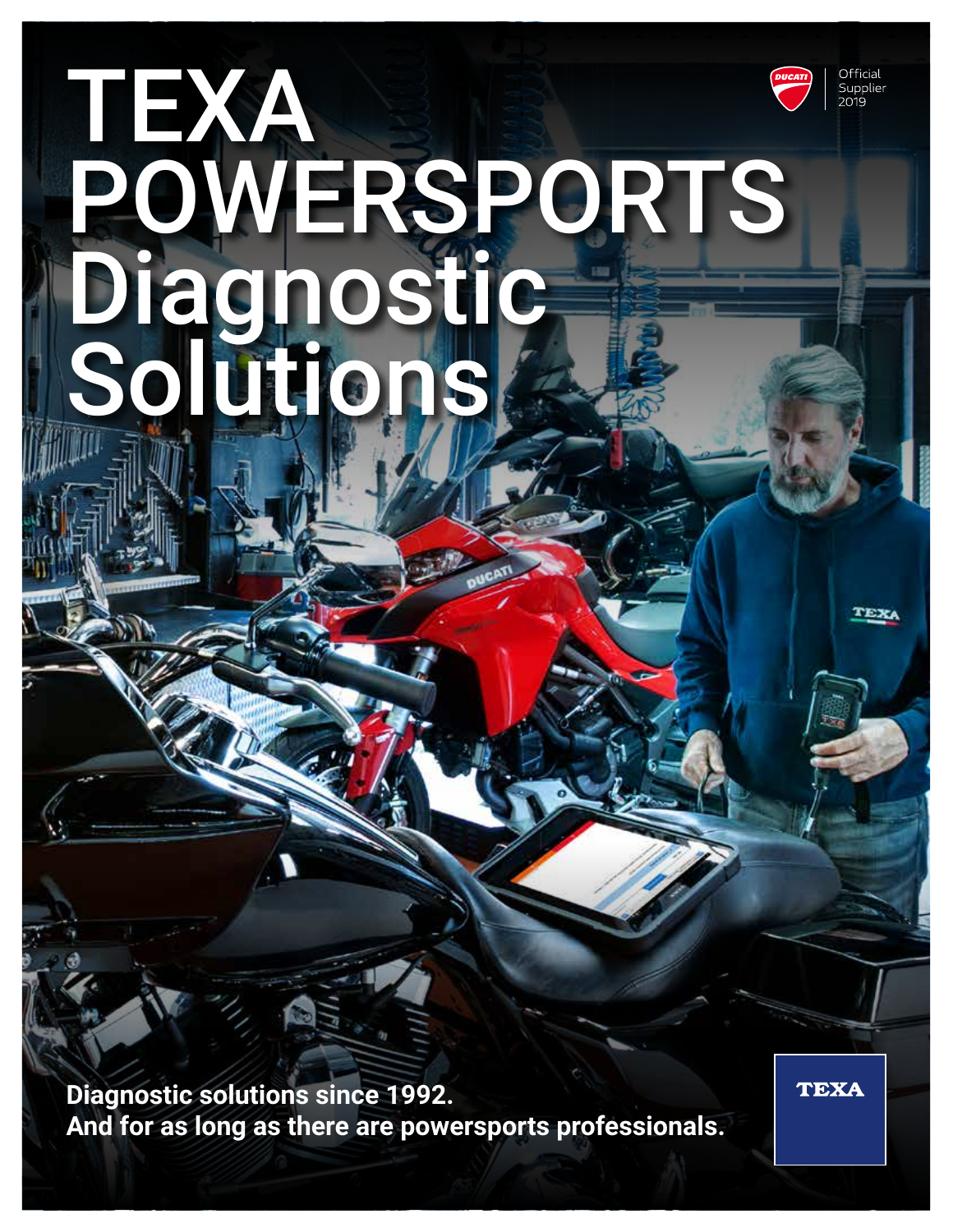# **Specialists in multi-brand diagnostics**

Electronic injection, ABS, chassis management, electronic transmission and suspensions, inertial platform, LED headlights, TPMS, cruise control, instrument cluster, switch units, keyless system, infotainment, windscreen adjustment and more. Nowadays ECUs are widely used on all powersports vehicles.

**It is unthinkable for a multi-brand workshop to carry out repair interventions on modern motorcycles without the support of valid electronic diagnostics** to detect errors, adapt control units, activate components, perform adjustments and reset values.

### **Not owning an appropriate tool means being disadvantaged in a highly competitive business.**

TEXA's diagnostic tool allows mechanics to solve more issues in less time while increasing their business and improving its profitability.

TEXA is constantly studying vehicles over the world and continuously increasing its **diagnostic coverage**. More than 15 years of diagnostic know-how and several OE collaborations make TEXA the tool of choice for motorcycle technicians. The IDC5 software includes all major makes and models of motorcycles, scooters, quads, jet skis, snowmobiles and utility vehicles.

## **8,804 systems covered for 2,848 vehicles**

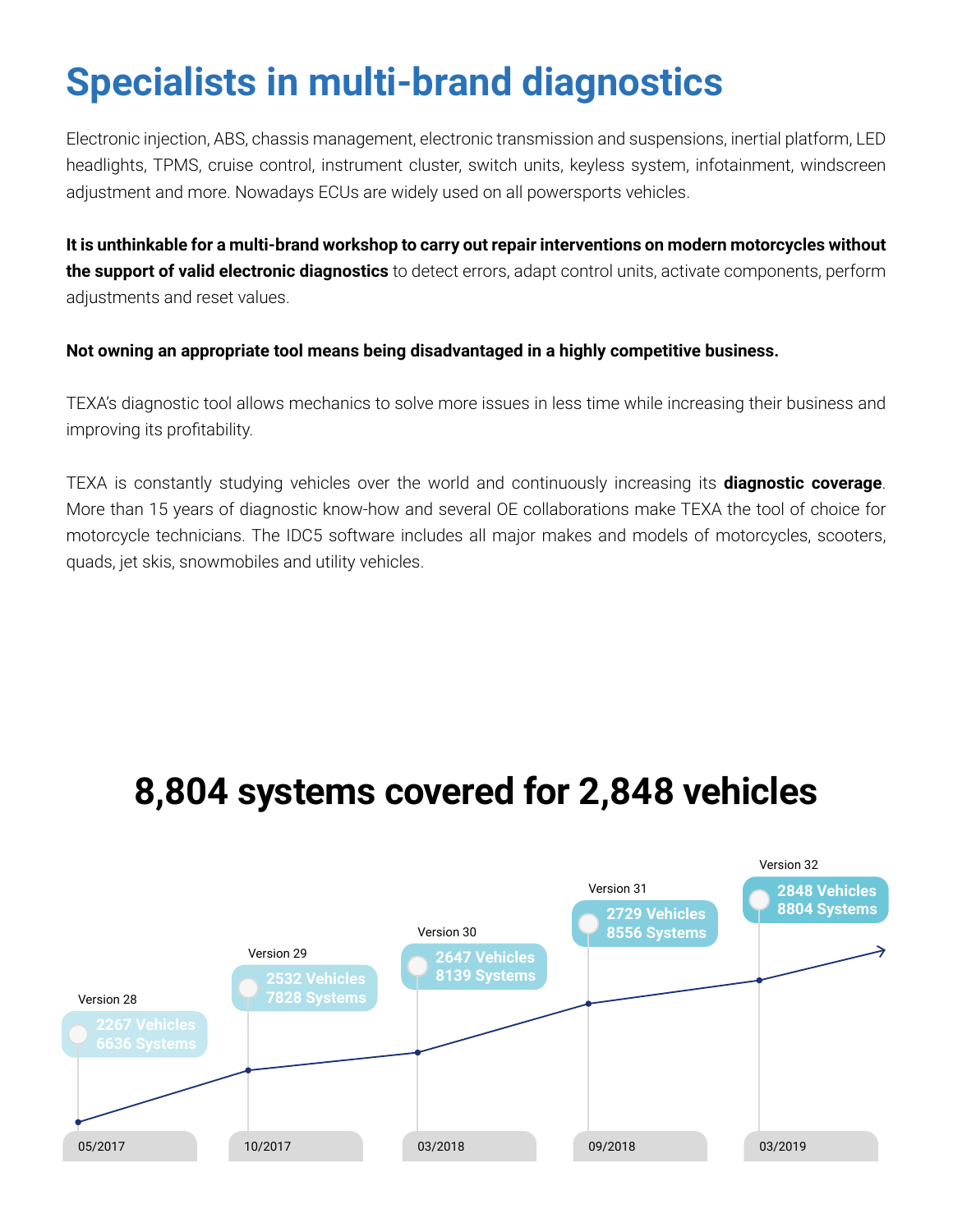*FOR ALL MAKES*

*ATV, SNOWMOBILES, JET SKIS INCLUDED*

*TECHNICAL SUPPORT* 

πT∐

*CONTINUOUS UPDATES*

*INTUITIVE SOFTWARE*

**SERVALUATION**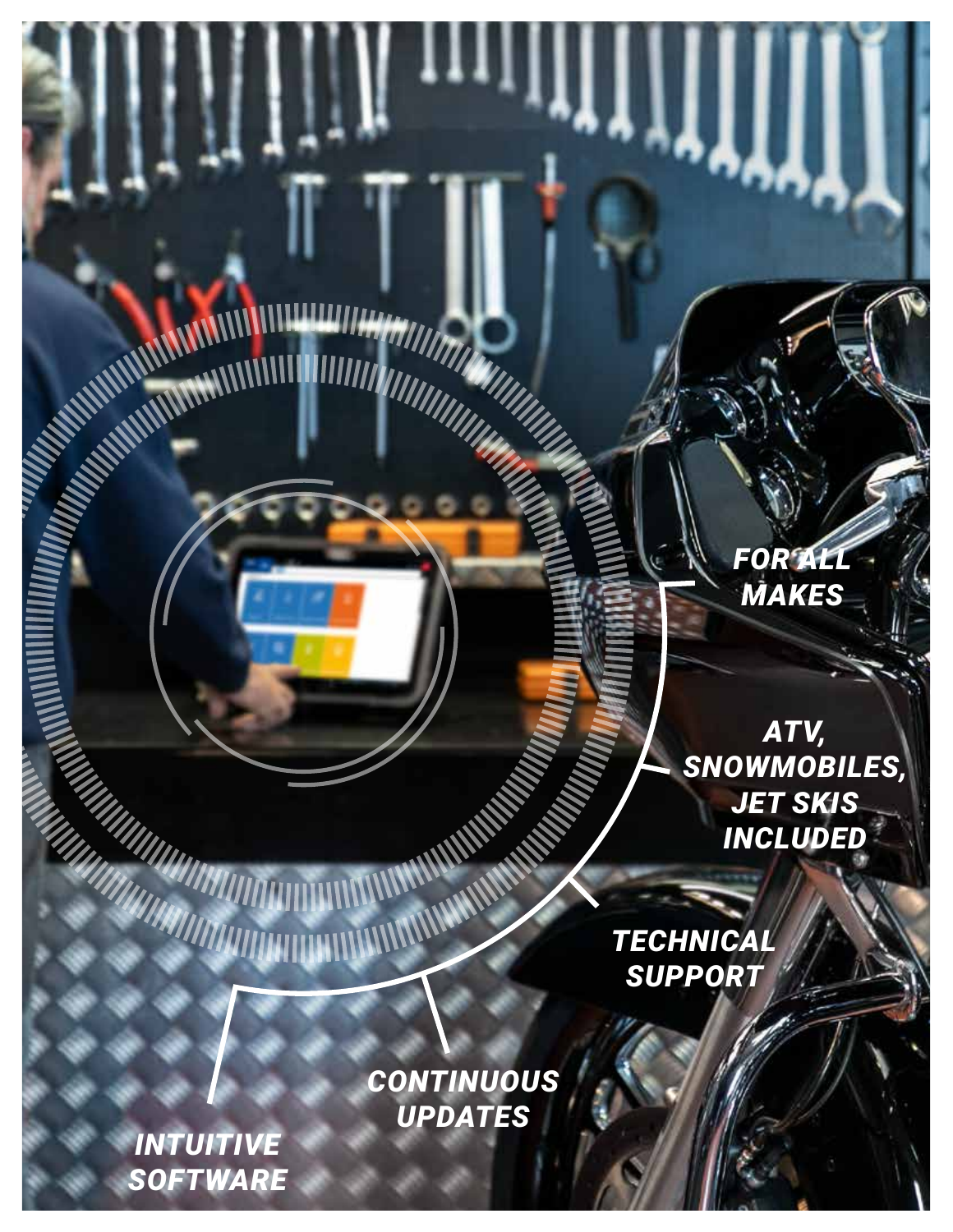## **The multi-brand product chosen by manufacturers**

Thanks to its advanced features, IDC5 BIKE software has been chosen as official diagnostic software by the following manufacturers:

*BENELLI Q.J. - BETAMOTOR BIMOTA - BROUGH SUPERIOR DUCATI - FANTIC MOTOR MOTO MORINI - MV AGUSTA SWM - SYM ITALIA*

Multi-brand workshops can have the same coverage level as vehicle manufacturers.

> TECHNICAL PARTNER: *ARROW EXHAUST*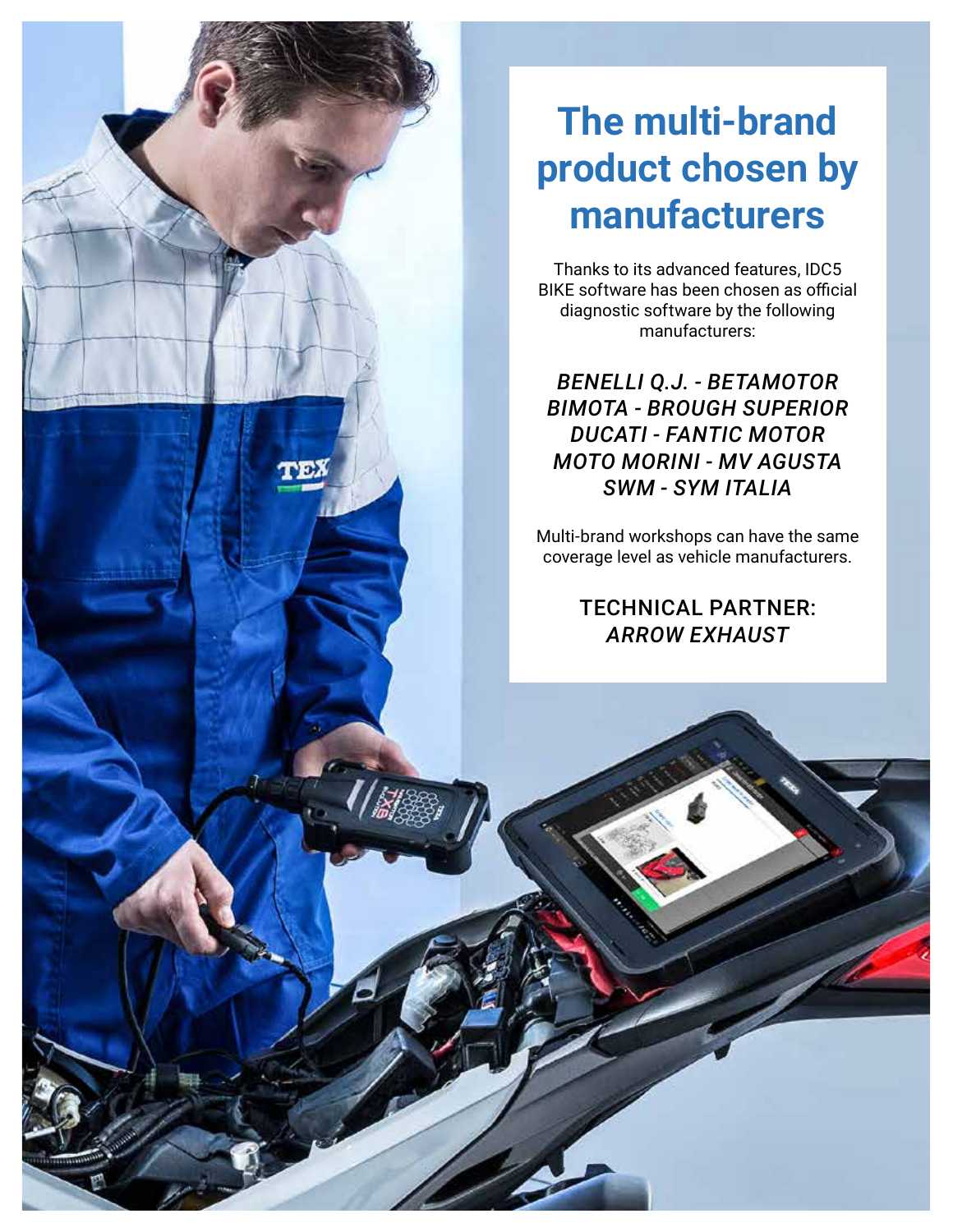# **The best of diagnostics in a single solution**

The TEXA BIKE diagnostic solution includes the **AXONE Nemo** tablet, a quick and powerful display unit, and the **NAVIGATOR TXB Evolution**, a robust diagnostic interface.

The two tools interconnect wireless via Bluetooth and communicate with the vehicle ECUs at **unbeatable levels of speed and performance**.

TEXA means **great ease of use and versatility**, in fact the diagnostic software can be installed in any Windows **PC or tablet** that meets the minimum technical specifications.

## AXONE Nemo



## NAVIGATOR TXB Evolution



The **AXONE Nemo** is designed to ensure optimal usage in every workshop environment. It is quick, robust, easy to handle and shockproof.

 It has a **12-inch capacitive touchscreen**, perfectly visible in the sunlight. The TEXA proprietary tablet is engineered to military standards and to fulfill the needs of the North American market.

Cutting-edge vehicle interface, **expressly developed for the motorbike environment**. Compatible with all the currently existing protocols and with all BIKE diagnostic cables. It also allows recording the **dynamic diagnostic session**\*.

*<sup>\*</sup>For the diagnostic tests while moving, carefully read and follow the prescriptions you find at: www.texa.com/test-drive.* 

*TEXA S.p.A. is not liable for any damage resulting from an improper and non-compliant use of the indications, sequences and phases indicated in the page mentioned above, in the guide and in the product's user manual.*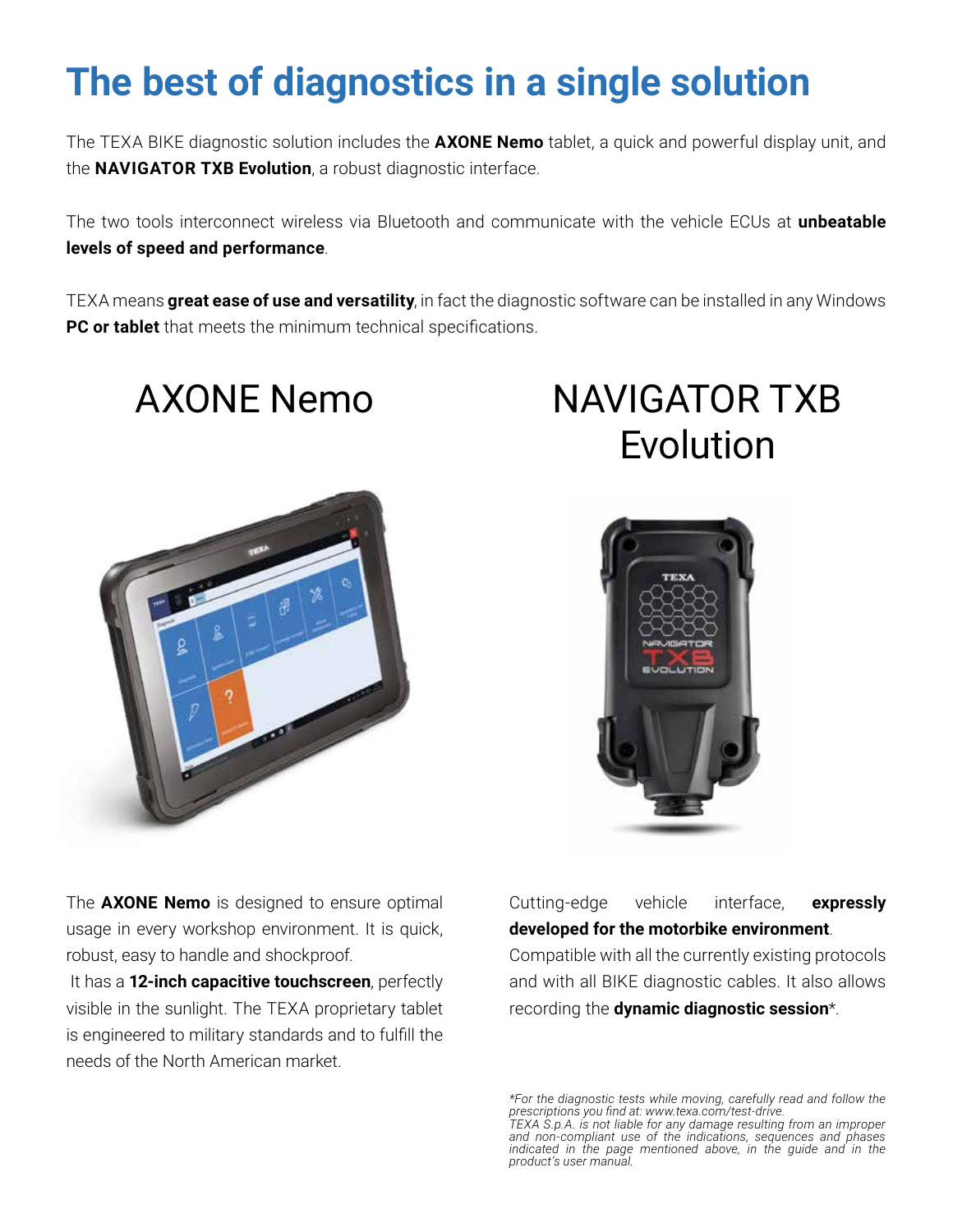# **Transforming data into solutions**

The **IDC5 BIKE** software is **complete**, **practical** and **intuitive**, extremely easy to navigate and rapid in all diagnostic phases, from the error identification to its solution.

IDC5 BIKE is designed to assist technician through the whole repair process thanks to nominal values associated with the error, technical data sheets and interactive wiring diagrams containing more than 15 years of experience and thousands of successfully solved problems.



## **Special adjustments**

The IDC5 software offers a wide range of special adjustments that go beyond the ordinary vehicle servicing, such as:

## **HARLEY-DAVIDSON**

- Vehicle configuration change
- Idle reset
- Exhaust valve enabling

### **DUCATI**

- Key adaptation
- Anti-theft enabling / disabling

## **BMW**

- Odometer alignment
- Speed limiter unlock after running-in for S 1000 R (K47), S 1000 XR (K49) and S 1000 RR (K46)

## **BRP**

- Key resets **HONDA** - Engine ECU reset **SUZUKI**
- CO adjustment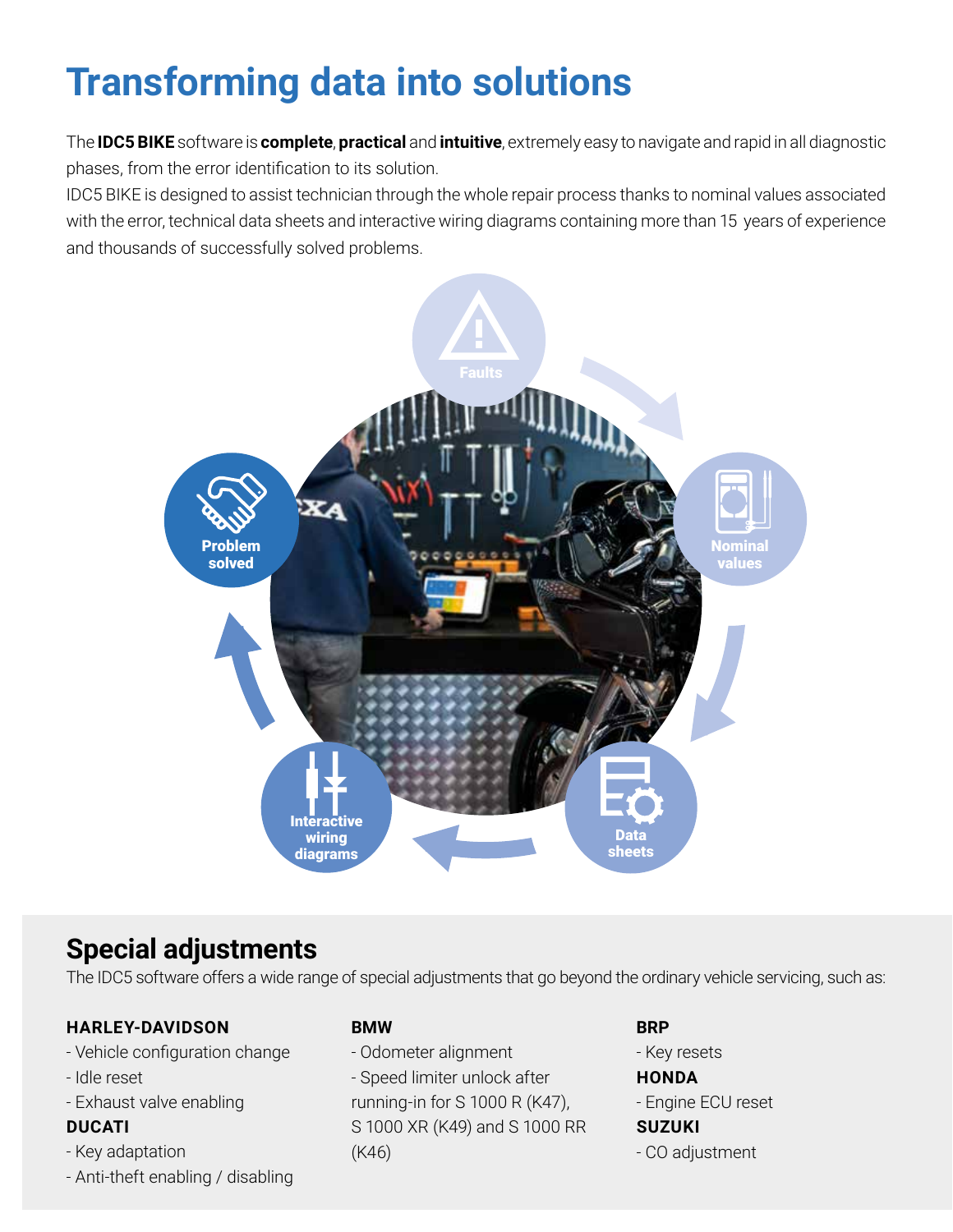| <b>Faults</b> |
|---------------|
|               |

| <b>TEXA</b><br>ደ   | ¢<br>ø.<br><b>INT</b><br><b>CONSULTING INC.</b><br>prop. price | advertising comments and the |                |             |    | Salt dates     |   |
|--------------------|----------------------------------------------------------------|------------------------------|----------------|-------------|----|----------------|---|
| <b>PARANETERL</b>  | akists                                                         | <b>Abuluk</b>                | <b>ACURACI</b> | ACTIVATIONS |    | <b>ALTIMOR</b> |   |
| acterizette        | Edwart value (Califoration - Inconnect Harchanical stops)      |                              |                |             |    |                | × |
| Ä<br>M/WORDER MAIL | Front suggestion extension                                     |                              |                |             |    |                | ä |
|                    |                                                                |                              |                |             |    |                |   |
|                    |                                                                |                              |                |             |    |                |   |
|                    |                                                                |                              |                |             |    |                |   |
|                    |                                                                |                              |                |             |    |                |   |
| 룲                  |                                                                |                              |                | I           | g) | $\boxed{5}$    |   |

The Faults page instantly displays all the **errors in the vehicle**, with the related codes and descriptions.



Nominal values provide a tree diagram to solve the specific error codes.



Very accurate **information on the selected vehicle**, including instructions for performing manual service resets, overviews of specific mechatronic systems and much more.



The **animated graphics** create an interactive map with the flow of input and output signals to/from the control units.

|   | TEXA                        | o                                                                        |    |
|---|-----------------------------|--------------------------------------------------------------------------|----|
|   | A                           | O Mes: Diepose 330ty winderball CAV-AM BPF Dutwole 1. ATV-Queb-B-HBI--TM | J  |
|   | Vienus' Hertification       | <b>Sawried Funetions</b>                                                 |    |
|   | Lif daysest                 | 2. Тонги идистент                                                        |    |
| N |                             | START<br>1-100-110. Othalpaset                                           | c. |
| ۰ | <b>Seriesway</b> APPER      | E-7181-116 00 attempts<br>START                                          | œ  |
| ш | <b>Book (Separate</b>       | 1-158-1798 Sprintership adjustment<br><b>START</b>                       | τ  |
| 跽 | <b>Williams Information</b> | 1-100 - 1101 Charge vehicle configurations<br>START                      | œ  |
|   |                             | 1-108--- 1551 Rey registerion<br><b>START</b>                            | œ  |
|   |                             | Provided a firm the company process<br><b>Executive Control</b>          |    |
|   | and the party               |                                                                          |    |
|   |                             |                                                                          |    |
|   |                             |                                                                          |    |
|   |                             |                                                                          |    |
|   |                             |                                                                          |    |

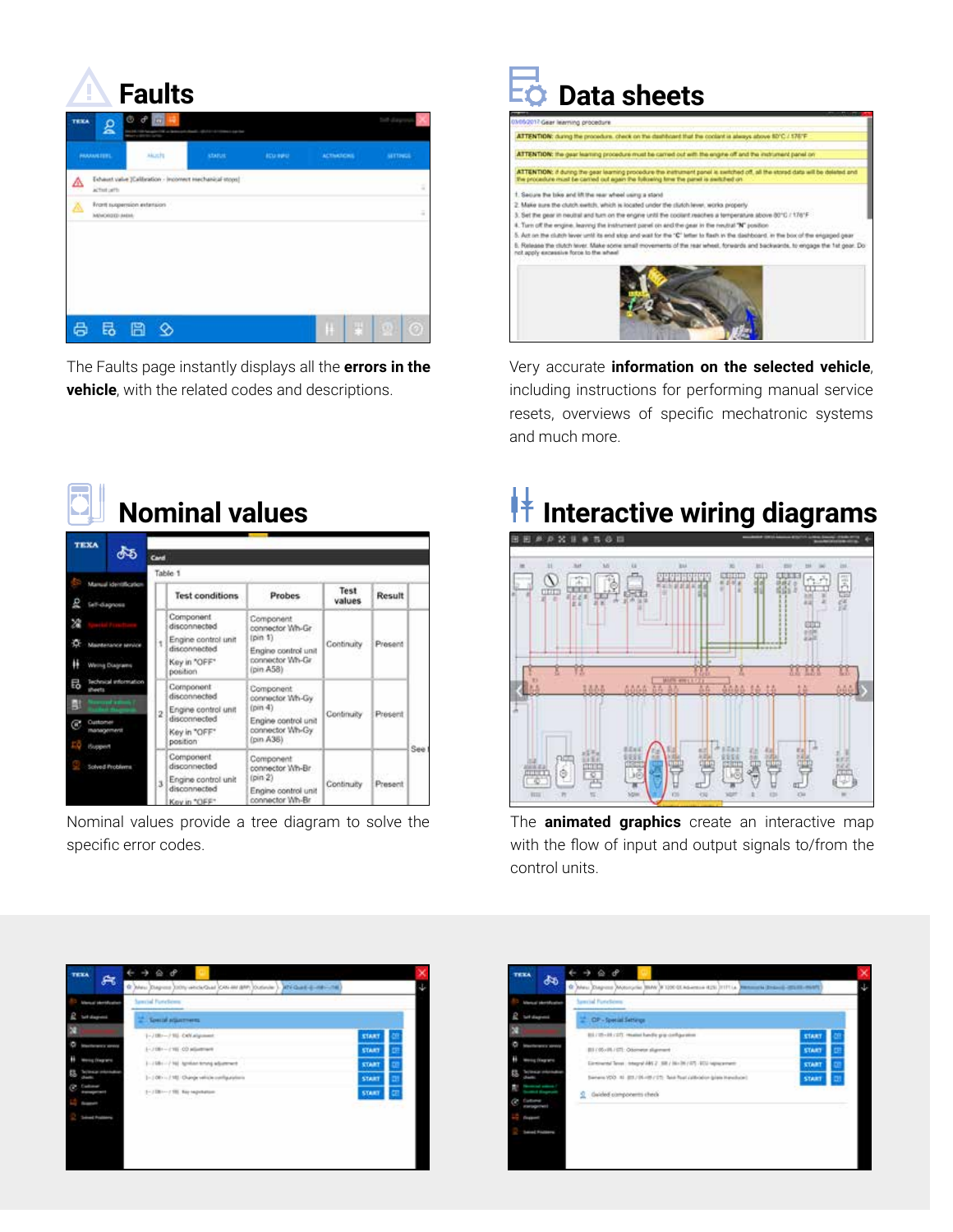# **TTC - TEXA Tension Controller**

The TTC is a special tool for checking the tension of engine cam belts, **developed to Ducati's own specifications**. The TTC measures the belt tension thanks to a highly sensitive microphone. It requires **no cables** and is selfpowered by rechargeable batteries (battery charger supplied).

The TTC does not need to be connected to any other tool as it displays results directly on its screen. Compact and lightweight, the TTC combines advanced technology with a uniquely convenient and practical design that lets you check and adjust the cam belt tension accurately and professionally.

Also indicated for the drive belt on Yamaha TMAX 530 scooters. The reference values are provided with the tool.

## ENGINEERED TO DUCATI SPECIFICATIONS

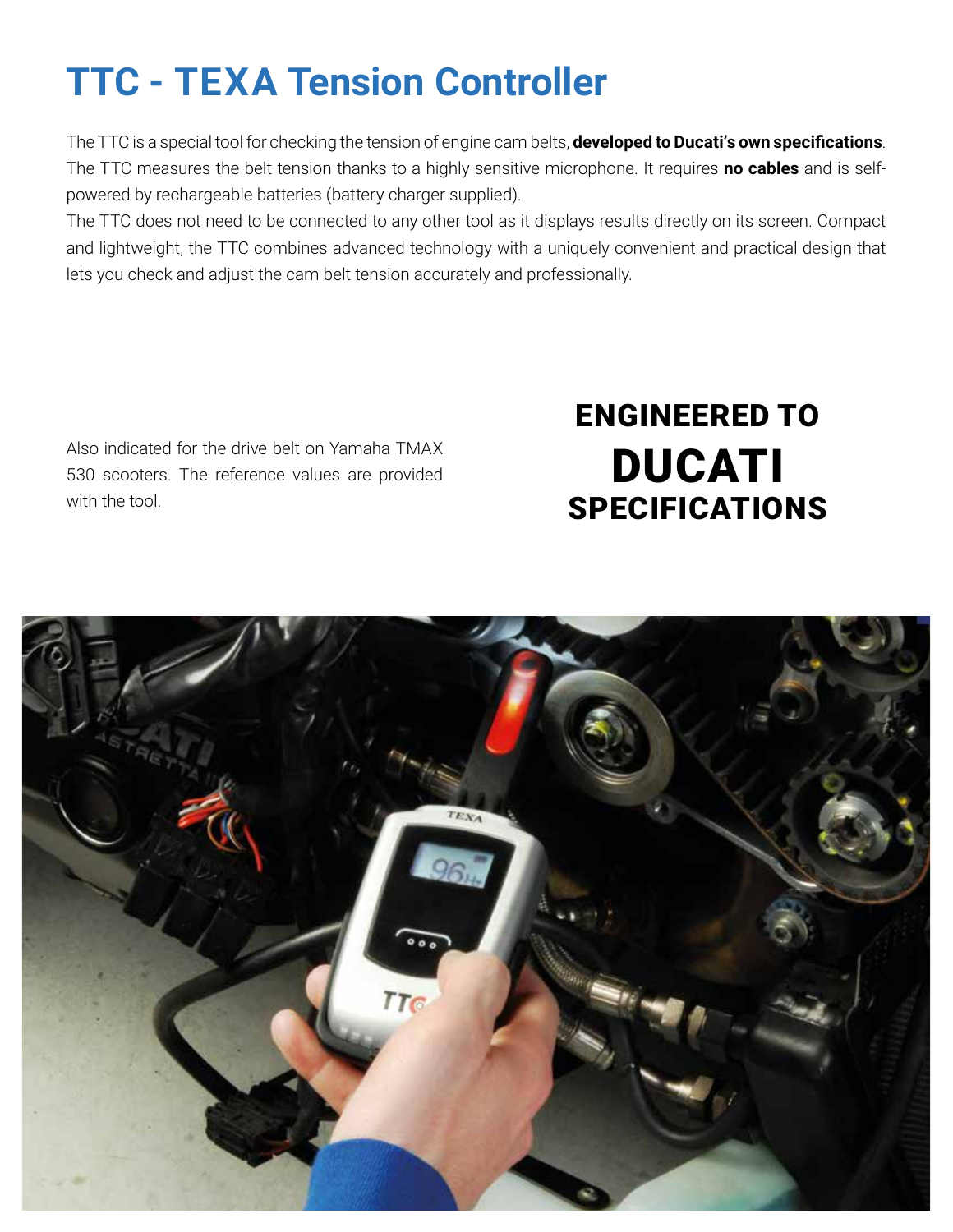# **People and technology at your service**

Purchasing a TEXA diagnostic solution allows you to access a **complete range of functions and services** that are essential for the complex activity of vehicle repairing. TEXA is committed to provide its customer not only the best diagnostic software in the market but also the best customer assistance and services.



This function allows the technician to search for **repair procedures** already encountered and registered by our international call centers.

| . ෧ ඁ                                                                                             |                    |
|---------------------------------------------------------------------------------------------------|--------------------|
| Errors: "hall sensors" I and 2. The variatie works correctly.                                     |                    |
| the Pita and the contract for the                                                                 | <b>Mikely</b> Fy 1 |
|                                                                                                   |                    |
|                                                                                                   |                    |
|                                                                                                   |                    |
|                                                                                                   |                    |
| an proud-                                                                                         |                    |
| <b>Main restruct in</b><br><b>Mail associat E</b>                                                 |                    |
|                                                                                                   |                    |
| <b>Inc. Fourths</b>                                                                               |                    |
|                                                                                                   |                    |
| in person insulton normally what the wayne<br>$-100$<br>The at antigrar belt maker teachers and a |                    |
|                                                                                                   |                    |
|                                                                                                   |                    |
|                                                                                                   |                    |
|                                                                                                   |                    |
|                                                                                                   |                    |
|                                                                                                   |                    |
|                                                                                                   |                    |
|                                                                                                   |                    |
| 1 Here's Hill (Ed. No. La.)<br>ad by Dairyan                                                      |                    |



TEXA periodically releases major software updates and several smaller patches and continuous updates. The **subscription for the first year is included and the renewal is optional**, the technician can decide whether he wants to update his unit or not without losing software capabilities or incurring penalty fees.



The TEXA Technical Bulletins contain **information on frequent problems and repair procedures**, operating principles of a specific electronicmechanical system, methods to rapidly find a solution to a problem and easy-to-interpret comparative tables and images.





iSUPPORT

A **customer support portal** where the technicians can interact with TEXA and receive assistance by qualified technicians.

This function allows the customer to send tickets and requests to TEXA's customer support center.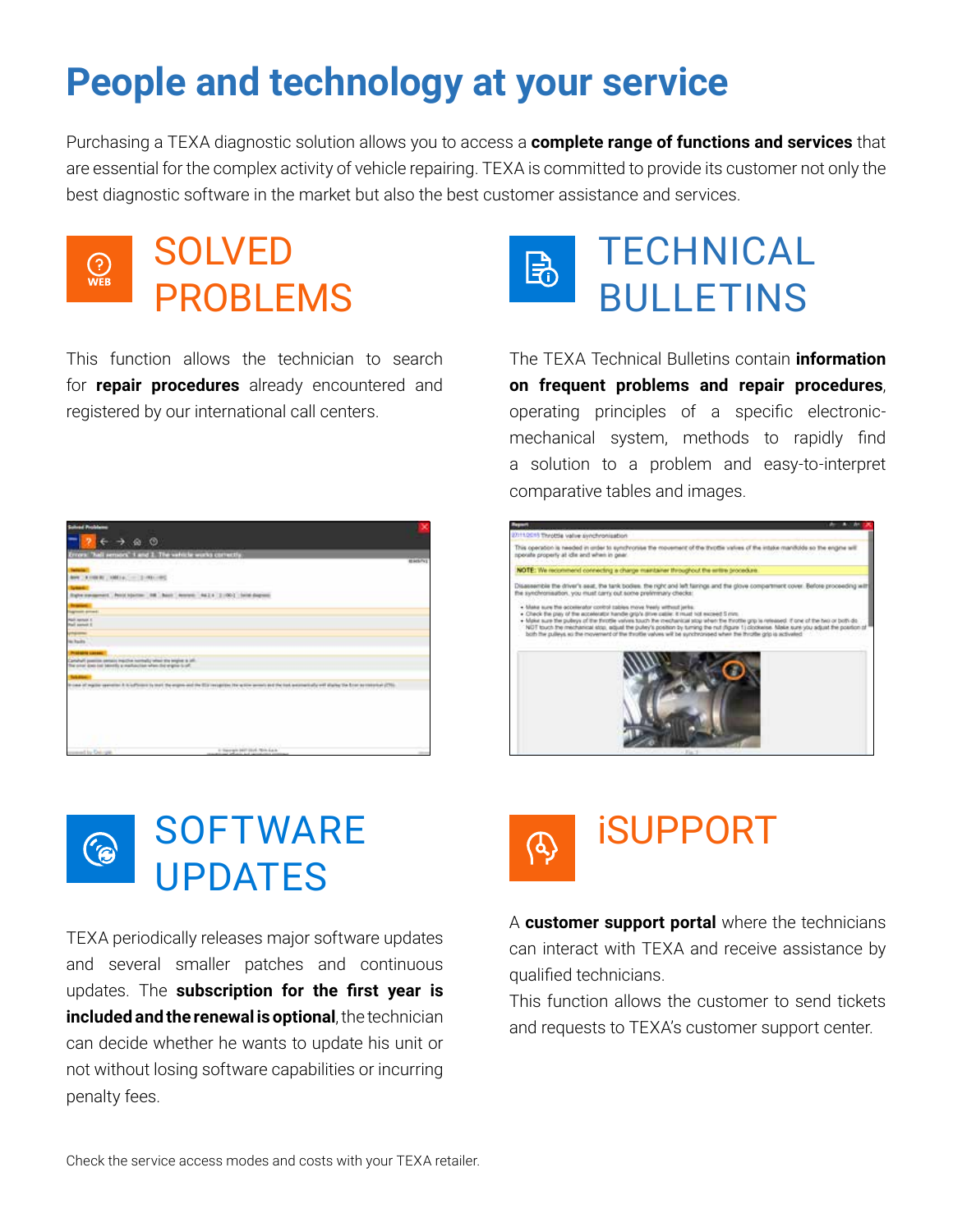## **Unbeatable coverage**

## **IDC5 BASIC**

#### **MOTORBIKES**

BUELL HARLEY-DAVIDSON INDIAN POLARIS VICTORY

## **UTILITY**

## **VEHICLES**/**QUAD**

ARCTIC CAT CAN-AM (BRP) GEM POLARIS POLARIS DEFENCE POLARIS RANGER QUADIX ROTAX (BRP)

HM

#### **SNOWMOBILES**

ARCTIC CAT LYNX (BRP) POLARIS SKI-DOO (BRP)

### **PERSONAL WATERCRAFT** SEA-DOO (BRP)

## **IDC5 PLUS**

### **MOTORBIKES**

ADIVA AEON A.JP APRILIA BAJAJ BENELLI BENELLI (DSK) BIMOTA BMW BOOM TRIKE **BUFLL** CAGIVA CAN-AM (BRP) **CEMOTO** CSC MOTORCYCLES DAELIM MOTOR DAFRA **DERBI** DUCATI FANTIC MOTOR FB MONDIAL GAS GAS GENERIC GEON GG TECHNIK GILERA GOES HARLEY-DAVIDSON **HISUN** 

HONDA HONDA MONTESA HUSABERG **HUSOVARNA** HYOSUNG INDIAN KASINSKI KAWASAKI KEEWAY KELLER **KTM** KYMCO LAVERDA MACBOR MALAGUTI **MASH MBK** MH MINSK MONDIAL MOTO GUZZI MOTO MORINI MV AGUSTA PEUGEOT PIAGGIO POLARIS QUADRO RIYA ROYAL ENFIELD

**SHERCO SHINFRAY** SINNIS STELS SUZUKI SWM SYM TGB TRIUMPH URAL VERVE MOTO VESPA VICTORY VOXAN YAMAHA **ZONGSHEN** 

### **UTILITY VEHICLES**/**QUAD**

ARCTIC CAT CAN-AM (BRP) CFMOTO COLEMAN GAS GAS GEM GG TECHNIK GRECAV **HISUN** HONDA KAWASAKI

KWN MOTORS PIAGGIO POLARIS POLARIS DEFENCE POLARIS RANGER ROSENBAUER **OUADIX** ROTAX (BRP) **STELS** SUZUKI TGB YAMAHA

### **SNOWMOBILES**

ARCTIC CAT LYNX (BRP) POLARIS SKI-DOO (BRP) **STELS** YAMAHA

### **PERSONAL WATERCRAFT**

HONDA MARINE KAWASAKI MARINE SEA-DOO (BRP) YAMAHA MARINE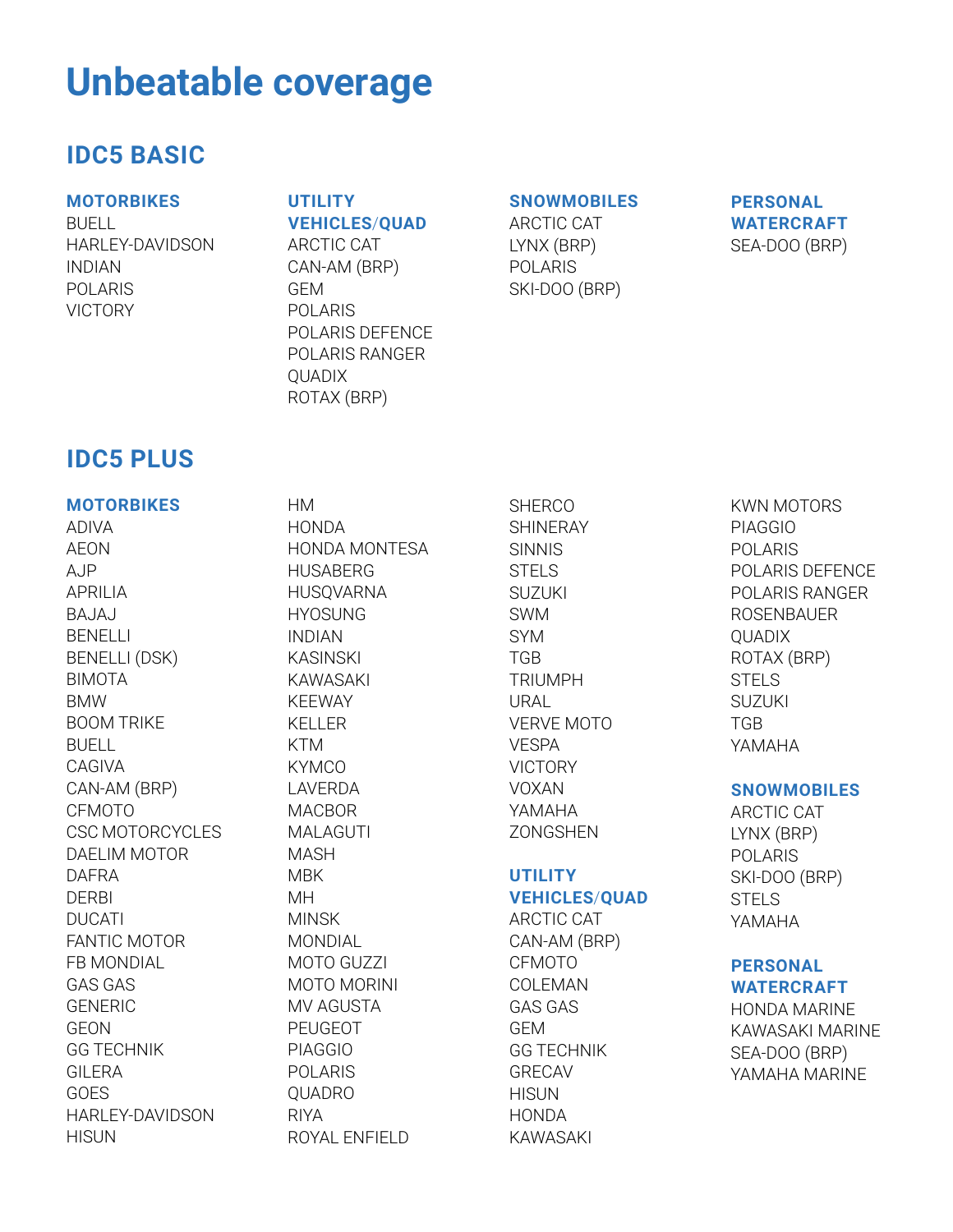